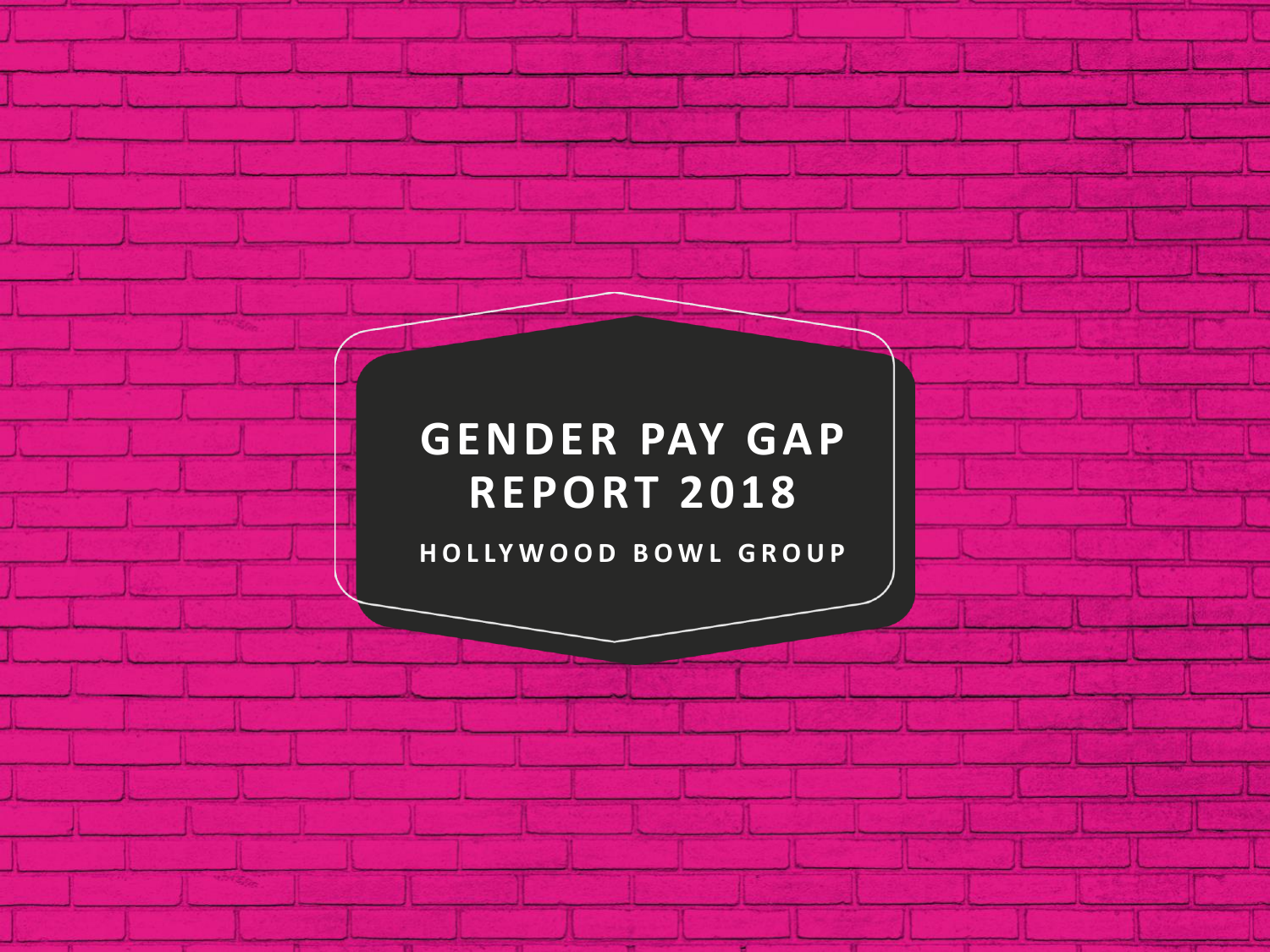## **G E N D E R PAY G A P R E P O R T 2 0 1 8**

#### **Overview**

- **This report is published in accordance with the Equality Act** 2010 and includes calculations showing the difference in the average pay of men and women across our entire organisation and all roles. It does not directly compare people or groups carrying out the same or similar roles.
- Our Gender Pay Gap Report measures for the snapshot date of 5th April 2018, using the mechanisms set out in the gender pay gap reporting legislation .

#### **Our People**

- Our people are the face of our business, they are key to our customers' overall experience. We take care to recruit only the most engaging and energetic team members, strong people with an entrepreneurial approach, regardless of gender.
	- We are committed to equality and inclusion for every one of our team members and we are proud to provide an inclusive and supportive environment where both males and females can achieve their full potential. We run several top talent management and incentive programmes to ensure we can continue to attract, retain and nurture the best people.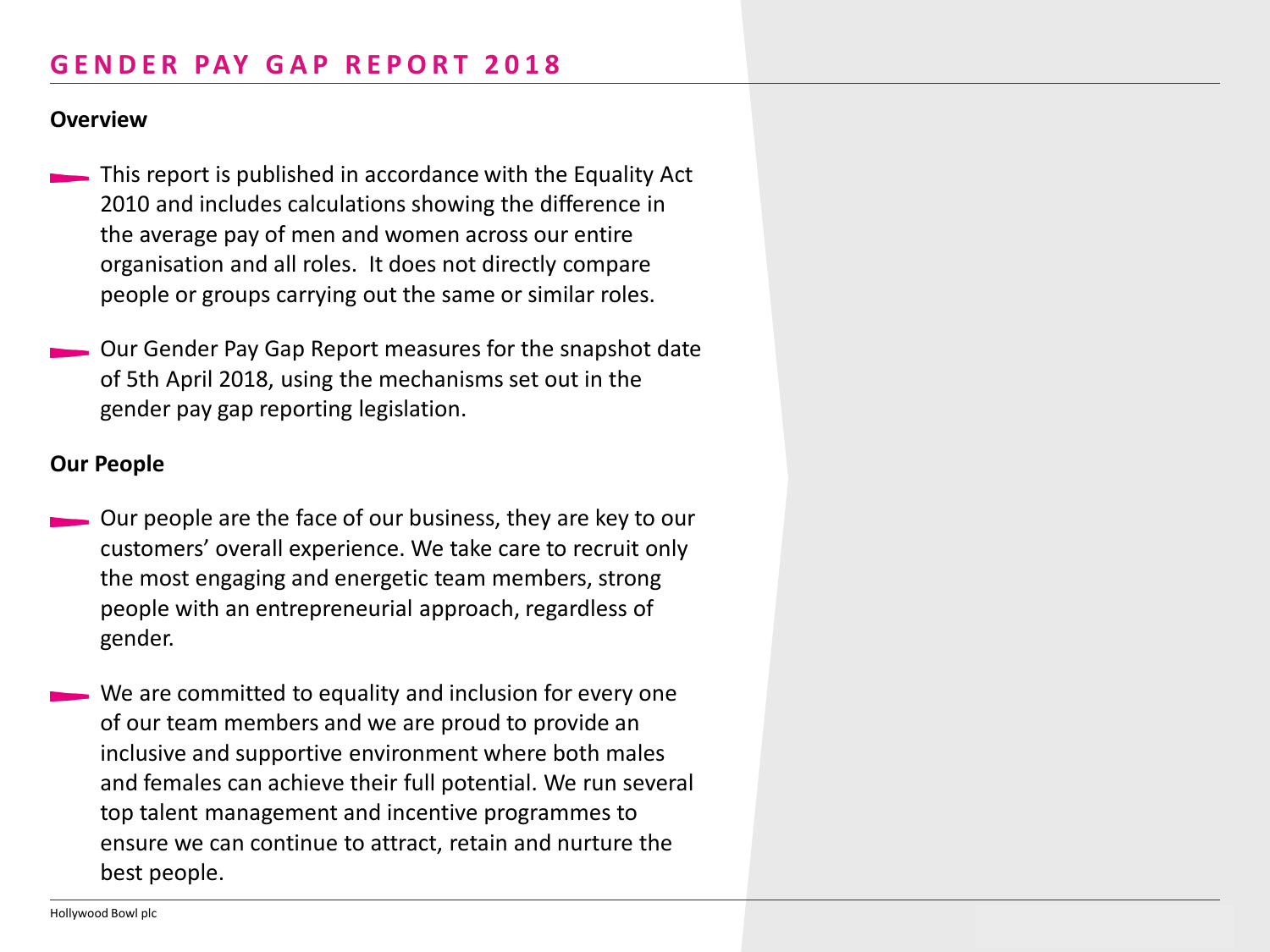#### **G E N D E R PAY G A P R E P O R T 2 0 1 8**

- We are excited about the launch of our second save as you earn share save scheme (SAYE) in January 2019. This continues to give all of our team the opportunity to share in the financial success of the business.
- At Hollywood Bowl Group we are confident that men and women are paid equally when working in equivalent roles.
- We are committed to providing an inclusive environment and firmly believe that no-one should suffer discrimination on the grounds of race, colour, ethnicity, religious belief, political affiliation, gender, sexual orientation, age or disability.

I can confirm that the data published in this report is accurate.

Stephen Burns, CEO

Hollywood Bowl Group plc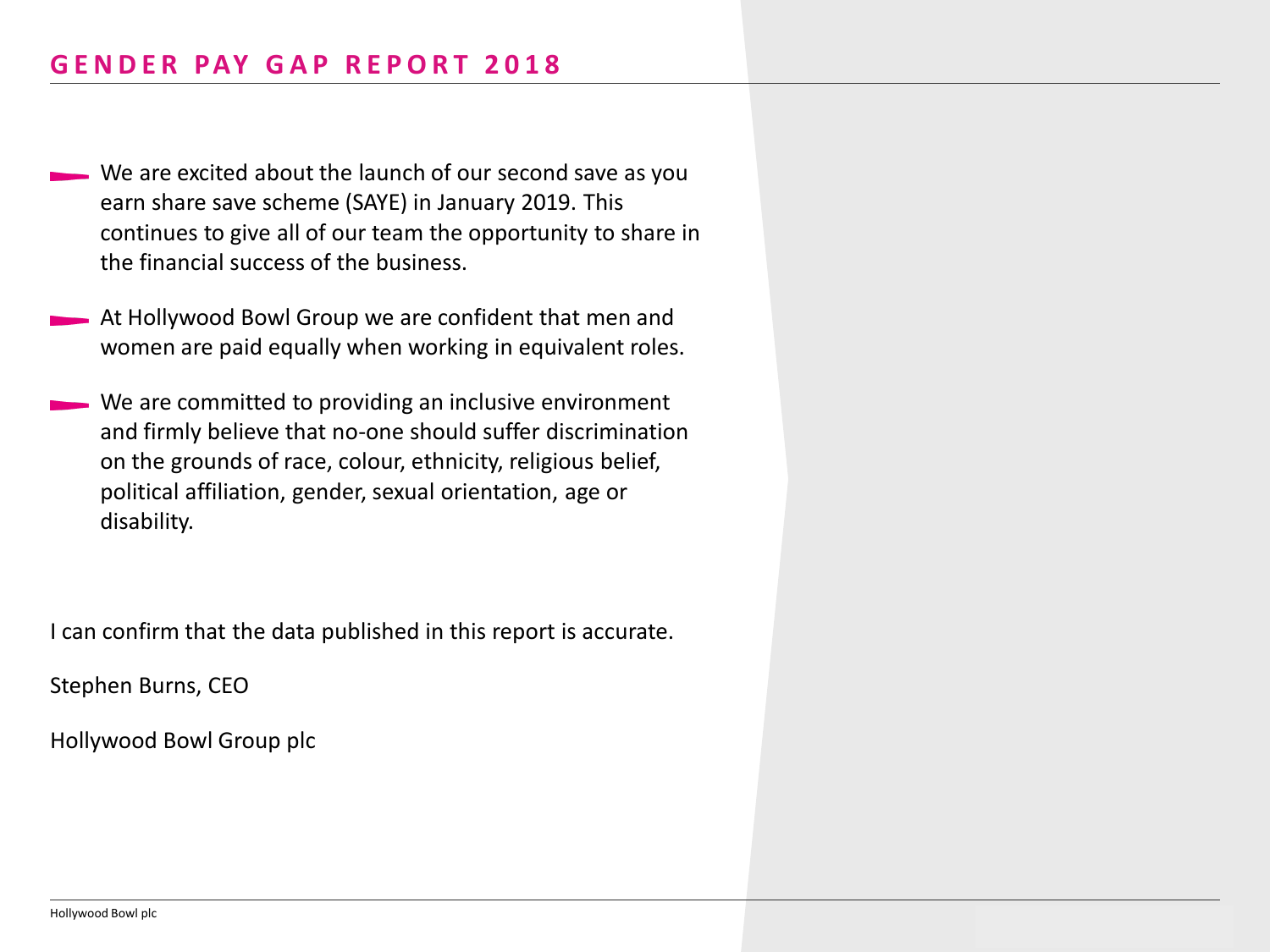The table below shows our overall mean and median gender pay gap and gender bonus gap as at the snapshot date of 5<sup>th</sup> April 2018.

|                         | <b>MEAN</b> | <b>MEDIAN</b> |
|-------------------------|-------------|---------------|
| <b>HOURLY FIXED PAY</b> | 19.3%       | 5.5%          |
| <b>BONUS PAID</b>       | 32.4%       | $-27.2%$      |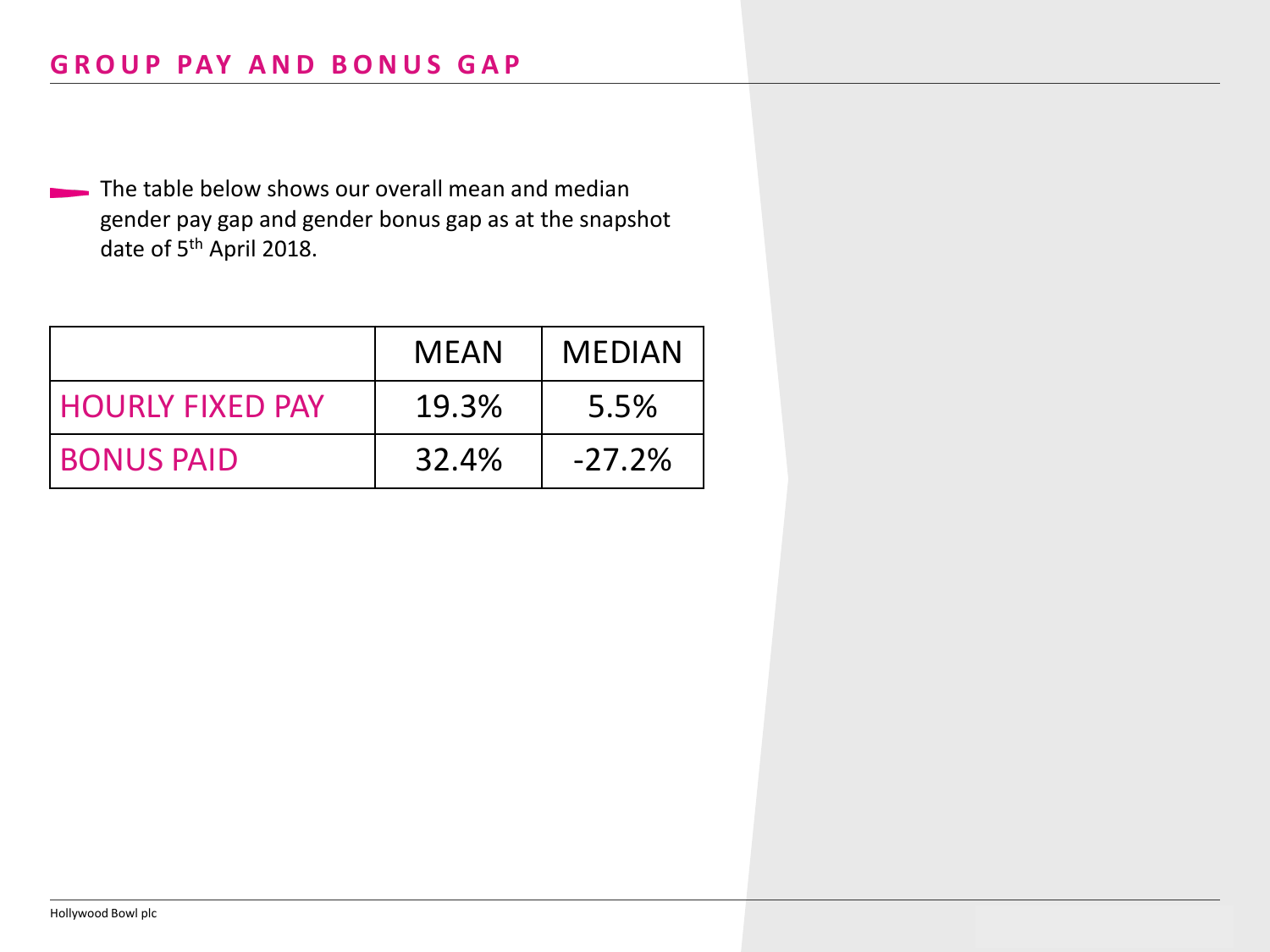## PAY QUARTILES

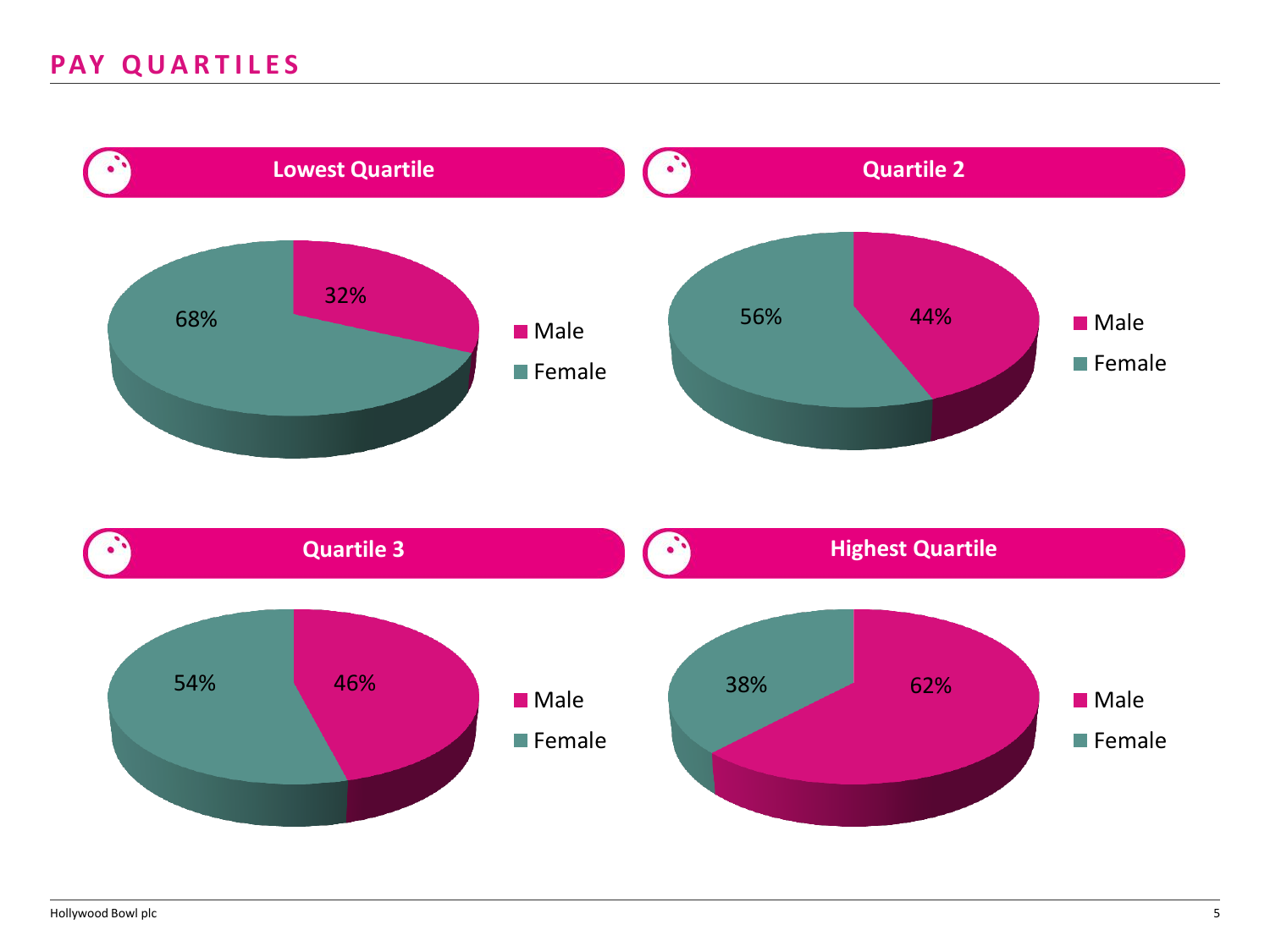# **PAY QUARTILES (CONTINUED)**

- Hollywood Bowl Group's employee population is 54% female.
- The quartile pie charts show the gender distribution across four equally sized pay quartiles, each containing just under 500 team members.
- They show that we have a higher representation of females in our lowest quartile and quartile 2; with males and females being more equally represented in quartile 3 and a higher representation of males in the highest quartile.
- Therefore, there is an impact on average pay rates as a consequence of the proportion of roles held by men and women in the two lower and the highest quartiles.